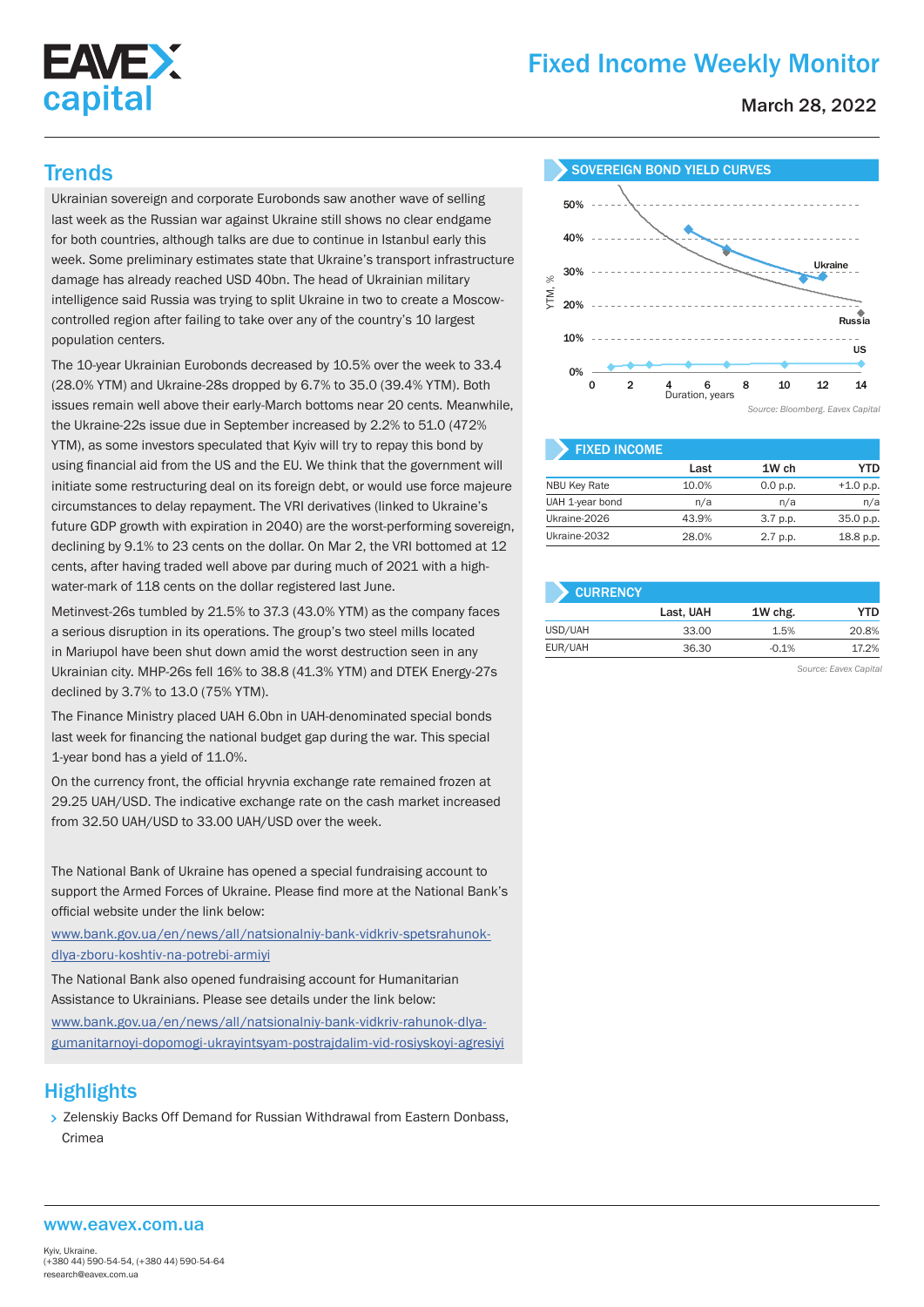

#### March 28, 2022

## Zelenskiy Backs Off Demand for Russian Withdrawal from Eastern Donbass, Crimea

by Will Ritter w.ritter@eavex.com.ua

#### **NFWS**

President Zelenskiy conducted a lengthy video interview with Russian opposition media on Sunday (Mar 27) in which he called for the withdrawal of Russian troops back to their pre-invasion (pre-Feb 24) positions. However, he admitted that trying to force the "full withdrawal" of Russia from the territories in the eastern Donbass and Crimea which were seized in 2014 would lead to an escalation of the conflict, or as he put it, "World War 3". Also in the interview, Zelenskiy said that major Russian industrialists, including steel magnate Roman Abramovich, had offered to provide funding to the Ukrainian army and to relocate some of their businesses to Ukraine. The Russian government's media oversight agency RosKomNadzor quickly issued an order banning Russian news outlets from distributing the Zelenskiy interview, and it is unclear how widely it is being viewed in Russia. Talks on ending the war between Ukrainian & Russian delegations are due to continue early this week in Istanbul with the mediation of the Erdogan government. In military news, Russia last week appeared to have slowed or abandoned its efforts to capture major Ukrainian cities, including Kyiv, and instead refocused its efforts further east, perhaps to create a new north-south demarcation line and cut off the Ukrainian army units positioned in the Ukrainian-controlled western Donbass. A particular focus of Russian attacks has become the small city of Izyum on the border between Kharkiv and Lugansk provinces. The success of such an operation would expand Russian control of Ukraine to most or all of the two Donbass provinces.

### **COMMENTARY**

Zelenskiy's call for a Russian withdrawal back to the pre-Feb 24 positions represents an important change in his negotiating position, as this is the first time in nearly 8 years that either Zelenskiy or his predecessor Petro Poroshenko have acknowledged that Crimea and the eastern Donbass may be irretrievable for Ukraine. In theory, this should lay the groundwork for real progress in peace talks in Turkey this week. Zelenskiy will doubtless face some criticism for this declaration, which breaks a taboo of Ukrainian domestic politics, but his political capital is so high at the moment that it is unlikely to damage his standing, in our view. Zelenskiy's public relations victories over the regime of Russian President Putin in Western media continue to be absolutely devastating, resulting in much heavier sanctions and economic pain in Russia than Putin likely expected, as well as donations of Western weapons that are being used to blunt the Russian assault. Whether the huge economic, military, and reputational losses being suffered by Russia could undermine the stability of the Putin regime in the near term remains to be seen. In any case, the threat of Russian airstrikes across Ukraine continues, and a Russian push to capture new territory in the Donbass presents ongoing risks. We note that although Ukrainian securities are trading at distressed levels, they are well above their lows touched during the first 10 days of March, and we believe there is now some basis for speculation that sovereign Eurobonds and top equity names (Ferrexpo, Kernel, MHP) could see a sharp recovery in valuation.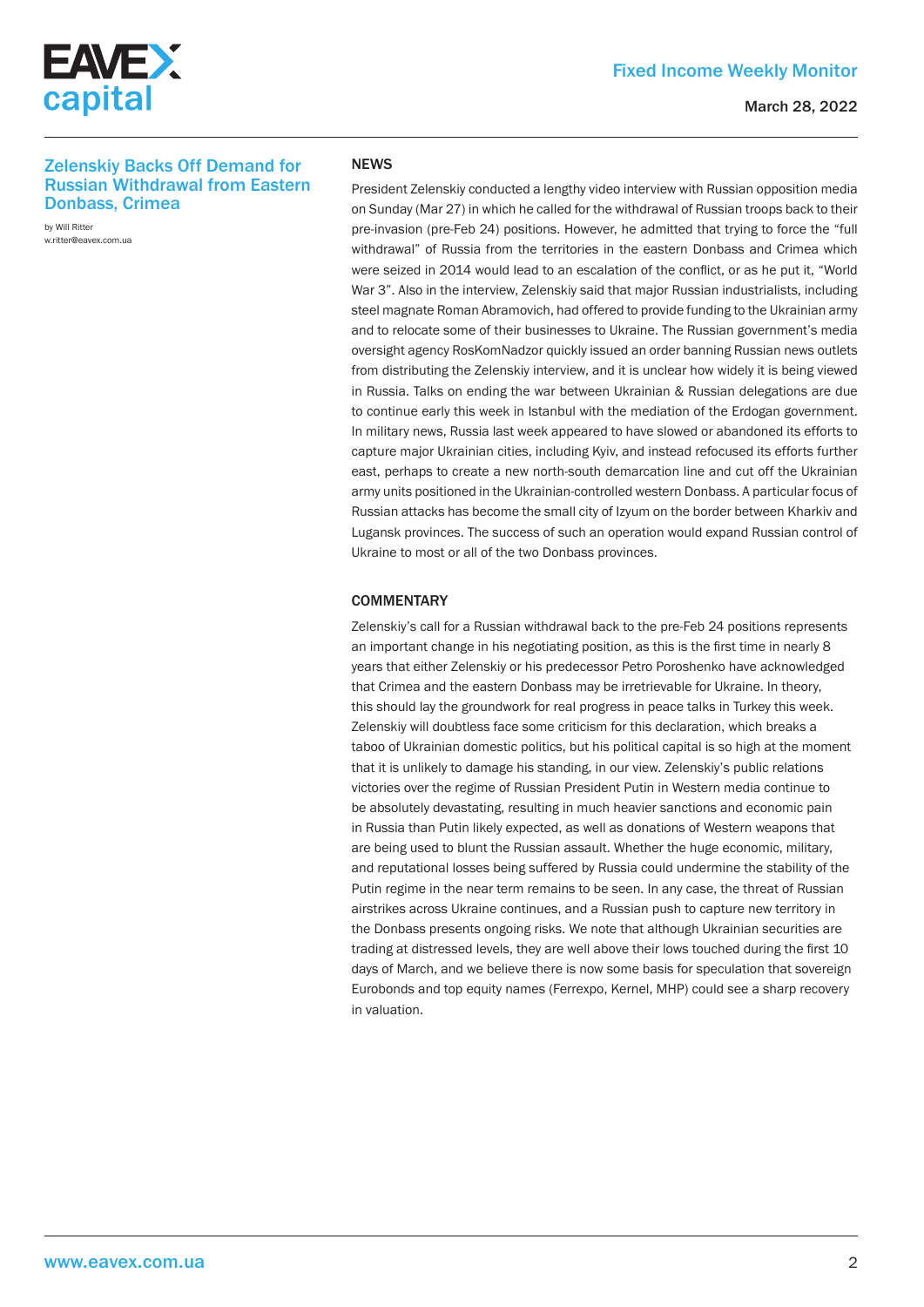

| <b>SELECTED UKRAINIAN EUROBONDS</b> |                     |                             |              |        |                  |                             |            |                      |  |  |
|-------------------------------------|---------------------|-----------------------------|--------------|--------|------------------|-----------------------------|------------|----------------------|--|--|
| <b>Issue</b>                        | Indicative<br>Price | Price change<br>since Mar 7 | YTM,<br>$\%$ | Coupon | Maturity<br>Date | Volume<br>USD <sub>mn</sub> | Currency   | Ratings <sup>1</sup> |  |  |
| Sovereign Eurobonds                 |                     |                             |              |        |                  |                             |            |                      |  |  |
| Ukraine, 2022                       | 51.0                | 2.2%                        | 472.0%       | 7.75%  | 1 Sept 2022      | 1,384                       | <b>USD</b> | $\frac{1}{2}$        |  |  |
| Ukraine, 2026                       | 35.5                | $-7.8%$                     | 43.9%        | 7.75%  | 1 Sept 2026      | 1,318                       | <b>USD</b> | $\frac{1}{2}$        |  |  |
| Ukraine, 2028                       | 35.0                | $-6.7%$                     | 39.4%        | 9.75%  | 1 Nov 2028       | 1,600                       | <b>USD</b> | $\frac{1}{2}$        |  |  |
| Ukraine, 2032                       | 33.4                | $-10.5%$                    | 28.0%        | 7.38%  | 25 Sept 2032     | 3,000                       | <b>USD</b> | $\frac{1}{2}$        |  |  |
| Ukraine, GDP-linked                 | 23.0                | $-9.1%$                     |              |        | 31 May 2040      | 3,214                       | <b>USD</b> | $\frac{1}{2}$        |  |  |
| <b>Corporate Eurobonds</b>          |                     |                             |              |        |                  |                             |            |                      |  |  |
| MHP, 2026                           | 38.8                | $-16.0%$                    | 41.3%        | 6.95%  | 4 Apr 2026       | 550                         | <b>USD</b> | $\frac{1}{2}$        |  |  |
| DTEK Energy, 2027                   | 13.0                | $-3.7%$                     | 75.0%        | 5.00%  | 31 Dec 2027      | 1,645                       | <b>USD</b> | $\frac{1}{2}$        |  |  |
| Metinvest, 2026                     | 37.3                | $-21.5%$                    | 43.0%        | 8.50%  | 23 Apr 2026      | 648                         | <b>USD</b> | $\frac{1}{2}$        |  |  |
| Metinvest, 2029                     | 15.0                | 0.0%                        | 66.7%        | 7.75%  | 17 Oct 2029      | 500                         | <b>USD</b> | $\frac{1}{2}$        |  |  |
| NaftoGaz, 2024                      | 20.0                | 33.3%                       | 125.0%       | 7.125% | 19 Jul 2024      | 600                         | <b>EUR</b> | $\frac{1}{2}$        |  |  |
| <b>Ukrainian Railways</b>           | 30.0                | 0.0%                        | 87.8%        | 8.25%  | 9 Jul 2024       | 500                         | <b>USD</b> | $\frac{1}{2}$        |  |  |
| <b>Bank Eurobonds</b>               |                     |                             |              |        |                  |                             |            |                      |  |  |
| UkrEximBank, 2023                   | 21.0                | 40.0%                       | 525.0%       | 9.00%  | 9 Feb 2023       | 125                         | <b>USD</b> | $\frac{1}{2}$        |  |  |
| UkrEximBank, 2025                   | 21.2                | 6.0%                        | 105.0%       | 9.75%  | 22 Jan 2025      | 600                         | <b>USD</b> | $\frac{1}{2}$        |  |  |
| Oschadbank, 2023                    | 26.4                | 1.1%                        | 337.0%       | 9.38%  | 10 Mar 2023      | 700                         | <b>USD</b> | $\frac{1}{2}$        |  |  |

*Source: Boerse-Berlin, Boerse-Stuttgart. cbonds, TR Data, Eavex Research 1 Moody's/S&P/Fitch*